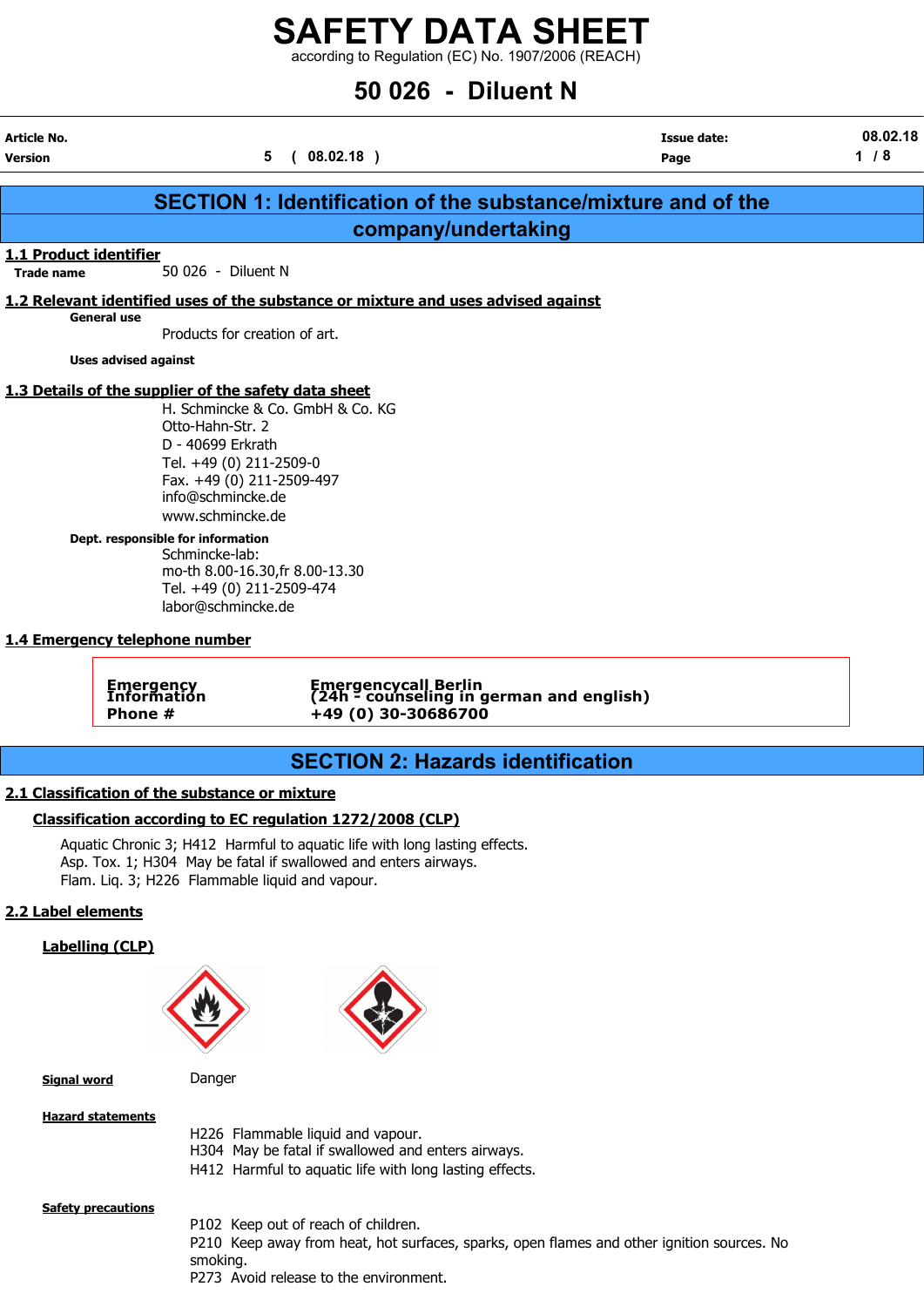according to Regulation (EC) No. 1907/2006 (REACH)

## 50 026 - Diluent N

| Article No. |          | Issue date:<br>$\begin{array}{cccccccccccccc} \multicolumn{4}{c}{} & \multicolumn{4}{c}{} & \multicolumn{4}{c}{} & \multicolumn{4}{c}{} & \multicolumn{4}{c}{} & \multicolumn{4}{c}{} & \multicolumn{4}{c}{} & \multicolumn{4}{c}{} & \multicolumn{4}{c}{} & \multicolumn{4}{c}{} & \multicolumn{4}{c}{} & \multicolumn{4}{c}{} & \multicolumn{4}{c}{} & \multicolumn{4}{c}{} & \multicolumn{4}{c}{} & \multicolumn{4}{c}{} & \multicolumn{4}{c}{} & \multicolumn{4}{c}{} & \multicolumn{4}{c}{} & \$ | 08.02.18 |
|-------------|----------|-------------------------------------------------------------------------------------------------------------------------------------------------------------------------------------------------------------------------------------------------------------------------------------------------------------------------------------------------------------------------------------------------------------------------------------------------------------------------------------------------------|----------|
| Version     | 08.02.18 | Page                                                                                                                                                                                                                                                                                                                                                                                                                                                                                                  | -        |
|             |          |                                                                                                                                                                                                                                                                                                                                                                                                                                                                                                       |          |

P280 Wear protective gloves/protective clothing/eye protection/face protection. P301+P310 IF SWALLOWED: Immediately call a POISON CENTER/doctor/.. P301+P330+P331 IF SWALLOWED: rinse mouth. Do NOT induce vomiting. P303+P361+P353 IF ON SKIN (or hair): Take off immediately all contaminated clothing. Rinse skin with water/or shower.

#### 2.3 Other hazards

Repeated exposure may cause skin dryness or cracking. (EUH066)

## SECTION 3: Composition / information on ingredients

#### 3.1 Substances

Chemical characterisation isoparaffinic hydrocarbon mixture CAS-Number EINECS / ELINCS / NLP EU index number Customs tariff number REACH registration No. RTECS-no. Hazchem-Code CI-Number

#### 3.2 Mixtures

CAS: 93685-81-5 % REACH: 01-2119490725-xxx CAS: 64741-65-7

Classification according to EC regulation 1272/2008 (CLP): Aquatic Chronic 4; H413 / Asp. Tox. 1; H304 / Flam. Lig. Aquatic Chronic 2; H411 / Asp. Tox. 1; H304 / Flam. Lig. 3; H226 3; H226

Substance 1 and 1 Substance 2 and 1 Substance 2 and 1 Substance 2 and 2 Substance 2 and 2 Substance 2

hydrocarbons, C4-, butadien-free: 50 - 100 % hydrocarbons, C10-C12, isoalkanes, <2% aromatics: 10 - 25<br>CAS: 93685-81-5 REACH: 01-2119471991-xxxx

Additional information

### SECTION 4: First aid measures

### 4.1 Description of first aid measures

#### General information

If you feel unwell, seek medical advice (show the label where possible).

#### In case of inhalation

Provide fresh air. Seek medical attention if problems persist.

#### In case of skin contact

Remove residues with soap and water. In case of skin irritation, consult a physician.

#### After eye contact

If product gets into the eye, keep eyelid open and rinse immediately with large quantities of water, for at least 10 - 15 minutes. Seek medical attention if irritation persists.

#### After swallowing

Rinse mouth with water. Do NOT induce vomiting. Immediately get medical attention.

### 4.2 Most important symptoms and effects, both acute and delayed

## 4.3 Indication of any immediate medical attention and special treatment needed

Caution if victim vomits: Risk of aspiration!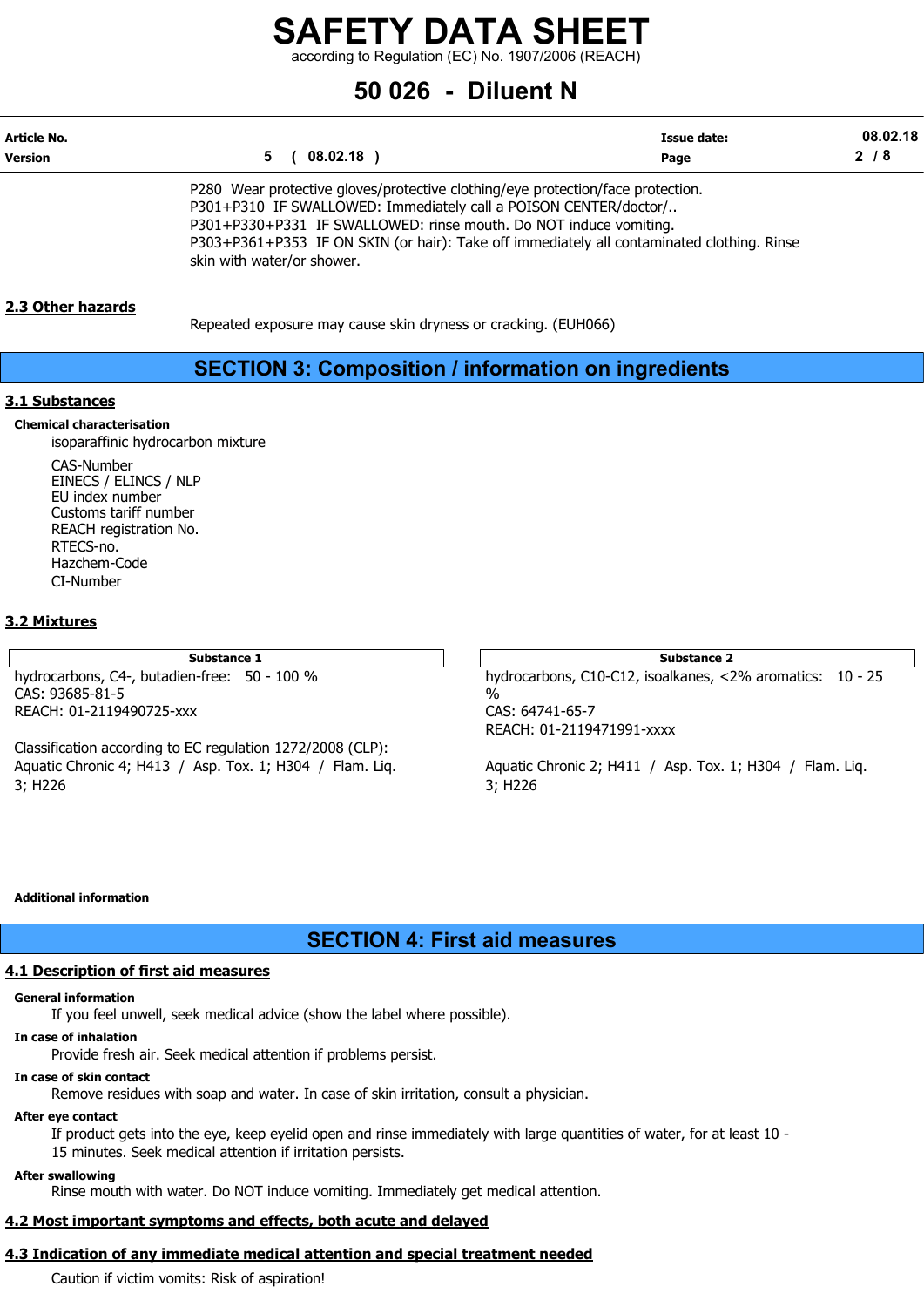according to Regulation (EC) No. 1907/2006 (REACH)

## 50 026 - Diluent N

| Article No. | Issue date: | 08.02.18<br>. |
|-------------|-------------|---------------|

Version 5 ( 08.02.18 ) Page 3 / 8

## SECTION 5: Firefighting measures

#### 5.1 Extinguishing media

#### Suitable extinguishing media

Co-ordinate fire-fighting measures to the fire surroundings.

#### Extinguishing media which must not be used for safety reasons

strong water jet

#### 5.2 Special hazards arising from the substance or mixture

In case of fire may be liberated: Carbon monoxide and carbon dioxide

#### 5.3 Advice for firefighters

Special protective equipment for firefighters

Use appropriate respiratory protection.

#### Additional information

### SECTION 6: Accidental release measures

#### 6.1 Personal precautions, protective equipment and emergency procedures

Avoid contact with skin, eyes, and clothing.

#### 6.2 environmental precautions

Discharge into the environment must be avoided.

#### 6.3 Methods and material for containment and cleaning up

#### Methods for cleaning up

Collect spilled material using paper towels and dispose.

#### Additional information

#### 6.4 Reference to other sections

Dispose of waste according to applicable legislation.

SECTION 7: Handling and storage

#### 7.1 Precautions for safe handling

#### Advices on safe handling

Handle in accordance with good industrial hygiene and safety practice.

#### Precautions against fire and explosion

No special measures are required.

#### 7.2 Conditions for safe storage, including any incompatibilities

#### Requirements for storerooms and containers

Hints on joint storage Storage class Further details Protect from frost and exposure to sun.

#### 7.3 Specific end use(s)

## SECTION 8: Exposure controls/personal protection

### 8.1 Control parameters

### 8.2 Exposure controls

### Occupational exposure controls

Respiratory protection

With correct and proper use, and under normal conditions, breathing protection is not required. Respiratory protection must be worn whenever the WEL levels have been exceeded. Use filter type A (= against vapours of organic substances) Combination filtering device (EN 14387)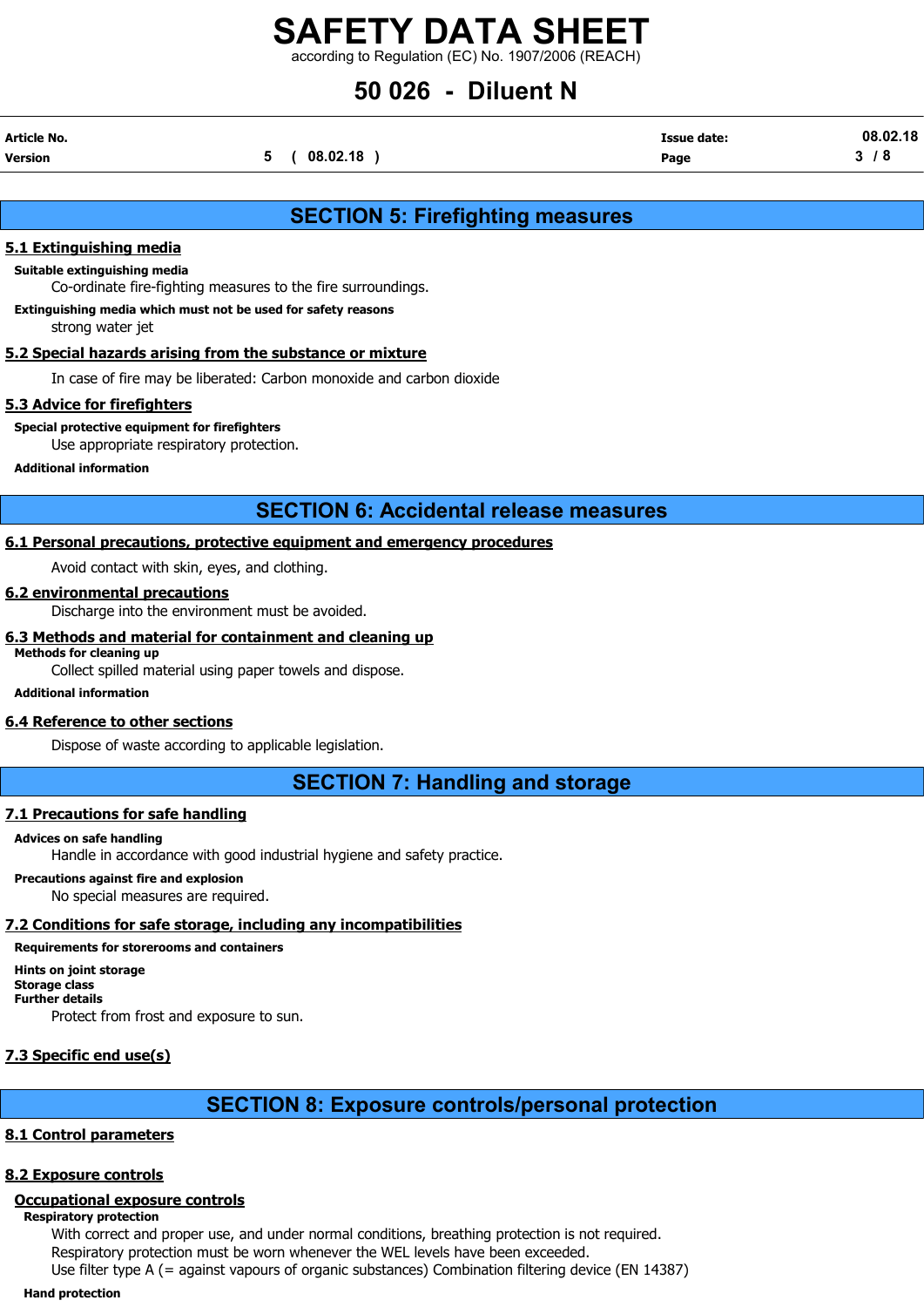## SAFETY DATA SHEET according to Regulation (EC) No. 1907/2006 (REACH)

## 50 026 - Diluent N

| Article No. |          | Issue date: | 08.02.18 |
|-------------|----------|-------------|----------|
| Version     | 08.02.18 | Page        | o        |

Qualified materials: Nitrile rubber Layer thickness  $> 0.4$  mm

Breakthrough time > 480 min

Ultranitril 492 - MAPA GmbH, Industriestraße 21- 25, D-27404 Zeven, Internet: www.mapa-pro.de

All information was derived in accordance with EU directive 89/686/EWG and the resultant EN 374 in cooperation with MAPA GmbH. This recommendation applies exclusively to the product and use named in Section 1. In the event of commingling or deviating conditions, contact the suppliers of CE-approved gloves. This information is abased on our current state of knowledge and describes the security standards applicable to our product for the purpose provided.

#### Eye protection

Goggles

#### Body protection

Wear suitable protective clothing.

General protection and hygiene measures Handle in accordance with good industrial hygiene and safety practice. Wash hands thoroughly after handling.

## SECTION 9: Physical and chemical properties

#### 9.1 information on basic physical and chemical properties

| <b>Form</b>                              | liquid        |                    |        |       |
|------------------------------------------|---------------|--------------------|--------|-------|
| Colour                                   |               |                    |        |       |
| <b>Odour</b>                             | weak aromatic |                    |        |       |
|                                          |               | min                | max    |       |
| Initial boiling point and                |               | 172 °C             | 178 °C |       |
| boiling range                            |               |                    |        |       |
| <b>Melting point/freezing point</b>      |               |                    |        |       |
| Flash point/flash point range            |               | 46 °C              | 46 °C  |       |
| <b>Flammability</b>                      |               |                    |        |       |
| <b>Ignition temperature</b>              |               |                    |        |       |
| <b>Auto-ignition temperature</b>         |               |                    |        |       |
| <b>Explosion limits</b>                  |               | 0,6                | 7 Vol% |       |
| <b>Refraction index</b>                  |               |                    |        |       |
|                                          |               |                    |        |       |
| Partition coefficient: n-octanol/water   |               |                    |        |       |
| <b>Danger of explosion</b>               |               |                    |        |       |
|                                          |               |                    |        |       |
| <b>Vapour pressure</b><br><b>Density</b> |               | $0,75$ g/ml        |        | 20 °C |
| <b>PH</b> value                          |               |                    |        |       |
|                                          |               |                    |        |       |
| <b>Viscosity dynamic of</b>              |               |                    |        |       |
| Viscosity dynamic up to                  |               |                    |        |       |
|                                          |               |                    |        |       |
| <b>Viscosity kinematic of</b>            |               | 1,75               | 20 °C  |       |
|                                          |               | mm <sup>2</sup> /s |        |       |
| Viscosity kinematic up to                |               | 1,75               | 20 °C  |       |
|                                          |               | mm <sup>2</sup> /s |        |       |

#### 9.2 Other information

## SECTION 10: Stability and reactivity

#### 10.1 Reactivity

Product is stable under normal storage conditions.

#### 10.2 Chemical stability

#### 10.3 Possibility of hazardous reactions

#### 10.4 Conditions to avoid

Protect from frost and exposure to sun.

#### 10.5 Incompatible materials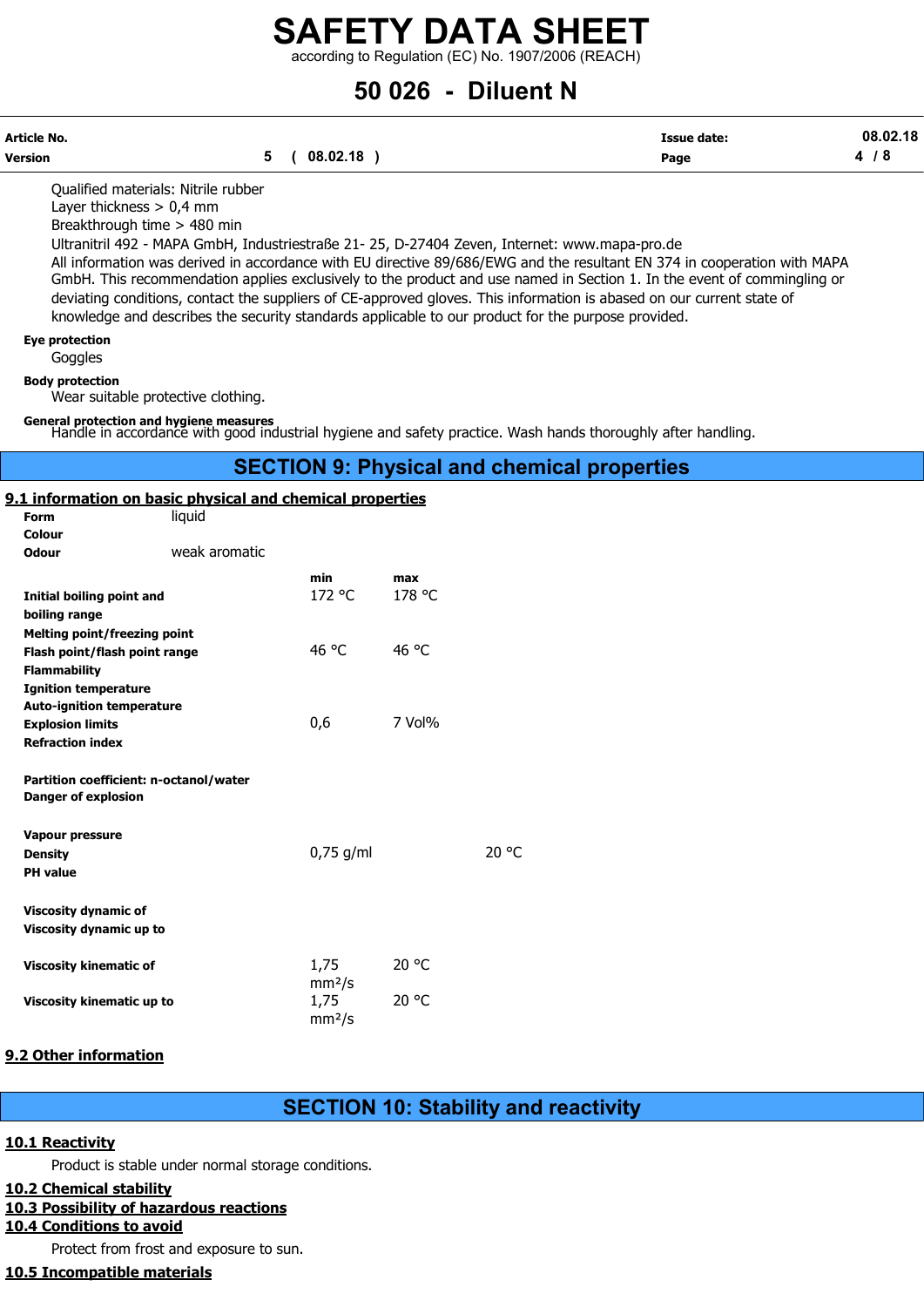## 50 026 - Diluent N

| Article No. |             | <b>Issue date:</b> | 08.02.18 |
|-------------|-------------|--------------------|----------|
| Version     | 5(08.02.18) | Page               | 5/8      |

strong oxidizing agents

#### 10.6 Hazardous decomposition products

Hazardous vapours may form during fires.

| according to Regulation (EC) No. 1907/2006 (REACH)<br>50 026 - Diluent N<br><b>Issue date:</b><br>5/8<br>5 <sub>5</sub><br>08.02.18)<br>Page<br>xidizing agents<br>us decomposition products<br>ous vapours may form during fires.<br>5000,000<br>Maximum dose (mg/kg):<br>LD50<br>LD50<br>Rat<br>oral<br>LC50<br>inhalative<br>LC50<br>5000,000<br>$mq/m^3$<br>Rat |  |  | <b>SAFETY DATA SHEET</b> |          |
|---------------------------------------------------------------------------------------------------------------------------------------------------------------------------------------------------------------------------------------------------------------------------------------------------------------------------------------------------------------------|--|--|--------------------------|----------|
|                                                                                                                                                                                                                                                                                                                                                                     |  |  |                          |          |
|                                                                                                                                                                                                                                                                                                                                                                     |  |  |                          | 08.02.18 |
|                                                                                                                                                                                                                                                                                                                                                                     |  |  |                          |          |
|                                                                                                                                                                                                                                                                                                                                                                     |  |  |                          |          |
|                                                                                                                                                                                                                                                                                                                                                                     |  |  |                          |          |

## SECTION 11: Toxicological information

#### 11.1 Information on toxicological effects

Acute toxicity

No data available In case of inhalation

No data available

## After swallowing

No data available

- In case of skin contact No data available
- After eye contact

No data available

#### Practical experience

General remarks

#### Toxicological tests

| <u>ical effects</u> |                                           |          |              |            |
|---------------------|-------------------------------------------|----------|--------------|------------|
|                     |                                           |          |              |            |
|                     |                                           |          |              |            |
|                     |                                           |          |              |            |
|                     |                                           |          |              |            |
|                     |                                           |          |              |            |
|                     |                                           |          |              |            |
|                     |                                           |          |              |            |
|                     |                                           |          |              |            |
|                     |                                           |          |              |            |
|                     |                                           |          |              |            |
|                     |                                           |          |              |            |
| not required        | Daphnia magna                             | 0,025    | not required | 21 Tage    |
| not required        | Daphnia magna                             | 1000,000 | not required | 48 Stunden |
|                     |                                           |          |              |            |
|                     | <b>SECTION 12: Ecological information</b> |          |              |            |
|                     |                                           |          |              |            |
|                     |                                           |          |              |            |
|                     |                                           |          |              |            |

## SECTION 12: Ecological information

#### 12.1 Toxicity

| <b>Aquatic toxicity</b>    |   |
|----------------------------|---|
| No data available          |   |
| <b>Water Hazard Class</b>  | 2 |
| WGK catalog number         |   |
| <b>General information</b> |   |

#### 12.2 Persistence and degradability

Further details Product is partially biodegradable. Oxygen demand

#### 12.3 Bioaccumulative potential

Bioconcentration factor (BCF) Partition coefficient: n-octanol/water

#### 12.4 Mobility in soil

No data available

#### 12.5 Results of PBT and vPvB assessment

No data available

#### 12.6 Other adverse effects

General information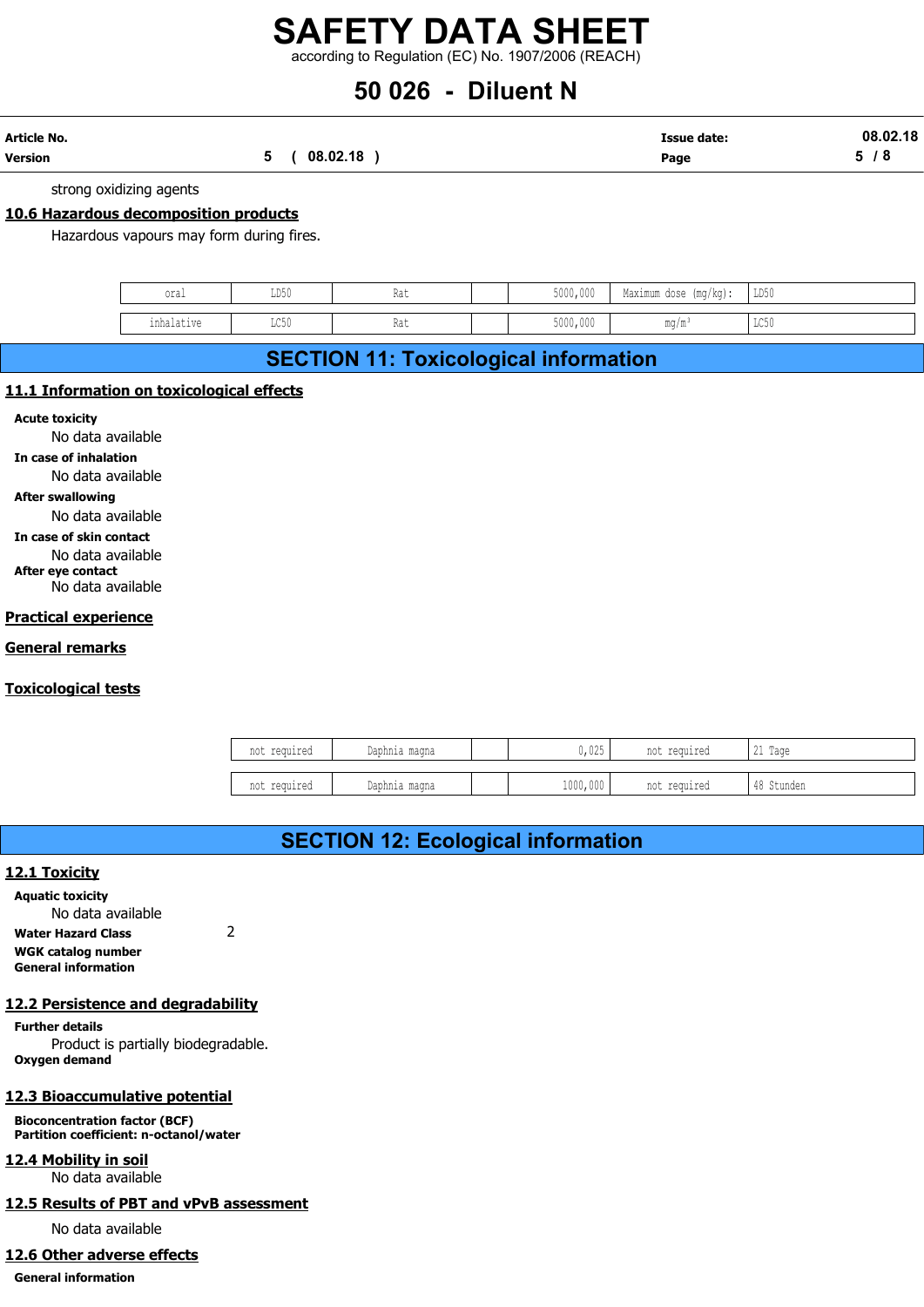according to Regulation (EC) No. 1907/2006 (REACH)

## 50 026 - Diluent N

| Article No. |            | <b>Issue date:</b> | 08.02.18  |
|-------------|------------|--------------------|-----------|
| Version     | (08.02.18) | Page               | <b>18</b> |

#### Ecotoxicological effects

## SECTION 13: Disposal considerations

#### 13.1 Waste treatment methods

#### **Product**

Waste key number

080111 Waste paint and varnish containing organic solvents or other dangerous substances Recommendation

#### Contaminated packaging

#### Waste key number Recommendation

Non-contaminated packages may be recycled.

#### Additional information

## SECTION 14: Transport information

#### 14.1 UN number

1263

#### 14.2 UN proper shipping name

| ADR, ADN   | Paint related material |
|------------|------------------------|
| IMDG, IATA | PAINT RELATED MATERIAL |

#### 14.3 Transport hazard class(es)

| ADR, ADN |   |
|----------|---|
| IMDG     | 3 |
| IATA     |   |

#### 14.4 Packing group

III

#### 14.5 Environmental hazards

Marine Pollutant - IMDG No Marine Pollutant - ADN

#### 14.6 Special precautions for user

| Land transport                                    |                            |
|---------------------------------------------------|----------------------------|
| <b>Code: ADR/RID</b>                              | F1                         |
| Kemmler-number                                    | 30                         |
| <b>Hazard label ADR</b>                           | 3                          |
| <b>Limited quantities</b>                         | 5L                         |
| <b>Contaminated packaging: Instructions</b>       | P001 - IBC03 - LP01 - R001 |
| <b>Contaminated packaging: Special provisions</b> | PP <sub>1</sub>            |
| Special provisions for packing together           | <b>MP19</b>                |
| <b>Portable tanks: Instructions</b>               | T2                         |
| <b>Portable tanks: Special provisions</b>         | <b>TP1 - TP29</b>          |
| <b>Tank coding</b>                                | LGBF                       |
| <b>Tunnel restriction</b>                         | D/E                        |
| <b>Remarks</b>                                    |                            |
| EQ                                                | F1                         |
| <b>Special provisions</b>                         | 163 - 367 - 650            |

#### Inland waterway craft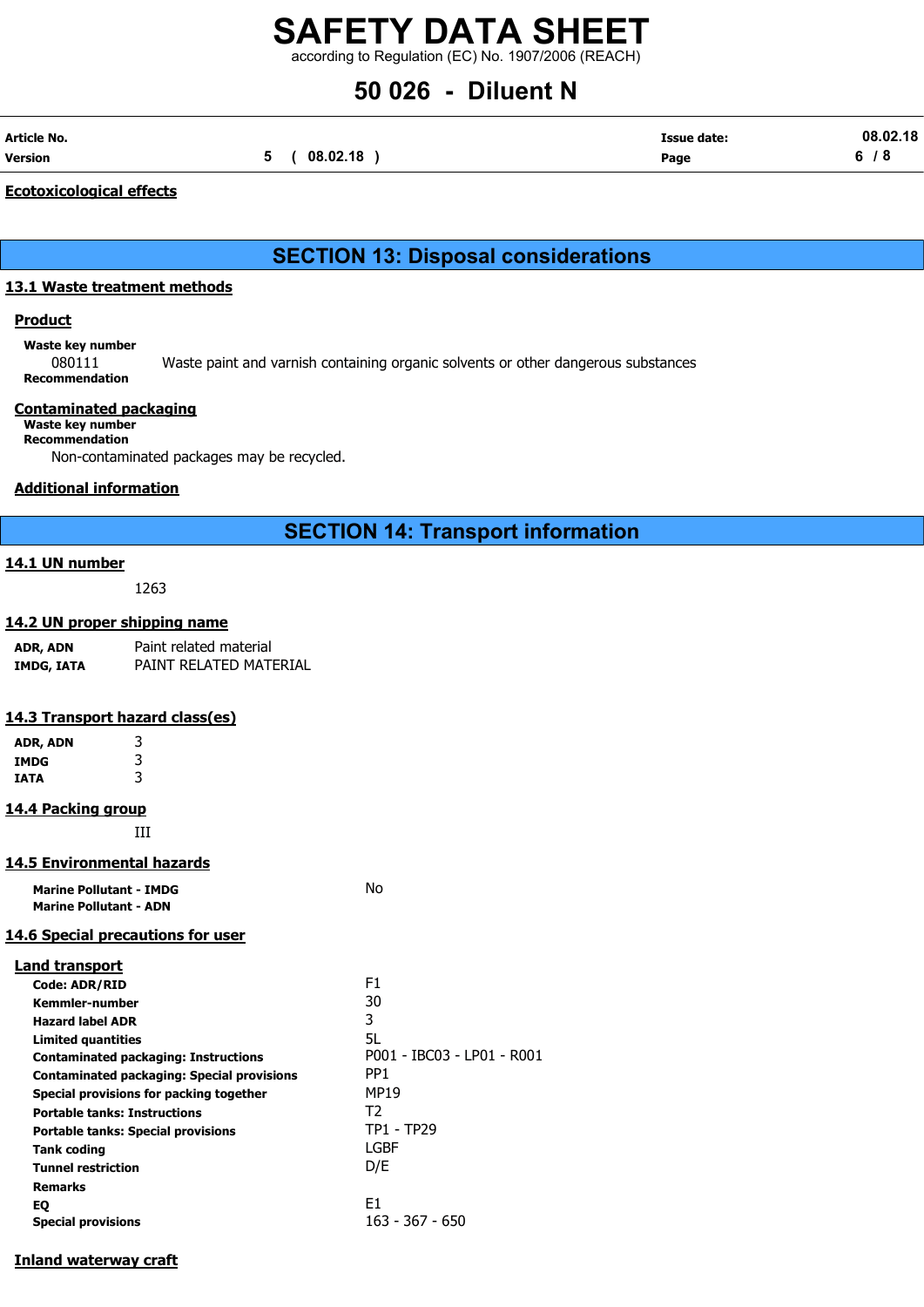according to Regulation (EC) No. 1907/2006 (REACH)

## 50 026 - Diluent N

| <b>Article No.</b>                                |                             |                       | <b>Issue date:</b> | 08.02.18 |
|---------------------------------------------------|-----------------------------|-----------------------|--------------------|----------|
| <b>Version</b>                                    | $5\phantom{.0}$<br>$\left($ | $08.02.18$ )          | Page               | 7/8      |
| <b>Hazard label</b>                               |                             |                       |                    |          |
| <b>Limited quantities</b>                         |                             |                       |                    |          |
| <b>Transport permitted</b>                        |                             |                       |                    |          |
| <b>Equipment necessary</b>                        |                             |                       |                    |          |
| <b>Ventilation</b>                                |                             |                       |                    |          |
| <b>Remarks</b>                                    |                             |                       |                    |          |
| EQ                                                |                             |                       |                    |          |
| <b>Special provisions</b>                         |                             |                       |                    |          |
| Sea transport                                     |                             |                       |                    |          |
| <b>EmS</b>                                        |                             | F-E, S-E              |                    |          |
| <b>Special provisions</b>                         |                             | 163 - 223 - 367 - 955 |                    |          |
| <b>Limited quantities</b>                         |                             | 5L                    |                    |          |
| <b>Contaminated packaging: Instructions</b>       |                             | P001 - LP01           |                    |          |
| <b>Contaminated packaging: Special provisions</b> |                             | PP <sub>1</sub>       |                    |          |
| <b>IBC: Instructions</b>                          |                             | IBC03                 |                    |          |
| <b>IBC: Provisions</b>                            |                             | $\blacksquare$        |                    |          |
| <b>Tank instructions IMO</b>                      |                             |                       |                    |          |
| <b>Tank instructions UN</b>                       |                             | T <sub>2</sub>        |                    |          |
| <b>Tank instructions Special provisions</b>       |                             | TP1 - TP29            |                    |          |
| <b>Stowage and segregation</b>                    |                             | category A            |                    |          |
| <b>Properties and observations</b>                |                             |                       |                    |          |
| <b>Remarks</b>                                    |                             |                       |                    |          |
| EQ                                                |                             | E1                    |                    |          |
| <b>Air transport</b>                              |                             |                       |                    |          |
| <b>Hazard</b>                                     |                             | Flammable Liquid      |                    |          |
| Passenger                                         |                             | 355 (60L)             |                    |          |
| Passenger LQ                                      |                             | Y344 (10L)            |                    |          |
| Cargo                                             |                             | 366 (220L)            |                    |          |
| <b>ERG</b>                                        |                             | 3L                    |                    |          |
| <b>Remarks</b>                                    |                             |                       |                    |          |
| EQ                                                |                             | E <sub>1</sub>        |                    |          |
| <b>Special Provisioning</b>                       |                             | A192                  |                    |          |

No data available

## SECTION 15: Regulatory information

#### 15.1 Safety, health and environmental regulations/legislation specific for the substance or mixture

#### National regulations

#### **Europe**

Contents of VOC [%] Contents of VOC [g/L] Further regulations, limitations and legal requirements

#### **Germany**

Storage class Water Hazard Class 2 WGK catalog number Incident regulation Information on working limitations Further regulations, limitations and legal requirements

### **Denmark**